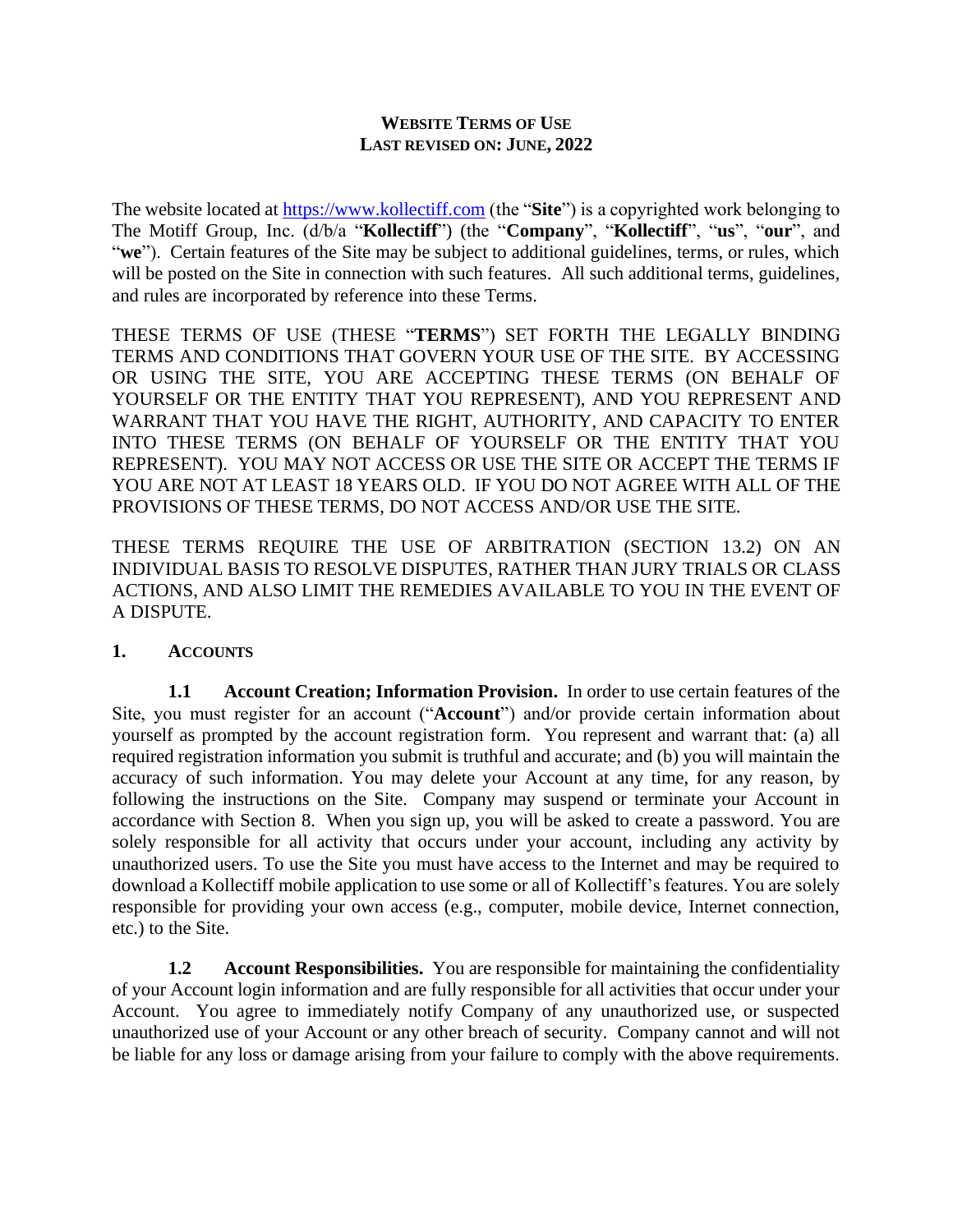**1.3 Personal Use Only.** Your Kollectiff account is personal to you and you agree not to create more than one account. You cannot transfer or gift non-fungible tokens ("**NFTs**") or other assets earned or purchased (collectively with NFTs, "**Assets**") to third parties or allow third parties to use your Kollectiff account, other than as permitted by the terms hereof. You must not use or exploit the Site or Assets for commercial purposes. We may be updating and testing various aspects of the Kollectiff platform from time to time. We reserve the right to, and by using the Site, you agree that we may, include you in or exclude you from these tests without notice. You understand and agree that Kollectiff may take actions we deem reasonably necessary to prevent fraud and abuse.

**1.4 Eligibility**. The availability of all or part of our Site may be limited based on geographic, age, or other criteria as we may establish from time to time. You understand and agree we may disallow you from subscribing to Kollectiff or may terminate your subscription at any time based on these criteria. For example, you must be 18 years of age or older to use the Site. You further understand that the Site may not be available in every geography.

**1.5 Communications**. By providing your information or creating an account, you agree that Kollectiff may contact you by email, direct mail, telephone or text messages at any of the addresses or phone numbers, as applicable, provided by you or on your behalf in connection with a Kollectiff account, including for marketing purposes. You may opt-out of marketing emails via the provided unsubscribe link or otherwise opt-out by contacting us at any time.

### **2. ACCESS TO THE SITE**

<span id="page-1-0"></span>**2.1 License.** Subject to these Terms, Company grants you a non-transferable, nonexclusive, revocable, limited license to use and access the Site solely for your own personal, noncommercial use.

<span id="page-1-1"></span>**2.2 Certain Restrictions.** The rights granted to you in these Terms are subject to the following restrictions: (a) you shall not license, sell, rent, lease, transfer, assign, distribute, host, or otherwise commercially exploit the Site or Assets thereon, whether in whole or in part, or any content displayed on the Site; (b) you shall not modify, make derivative works of, disassemble, reverse compile or reverse engineer any part of the Site; (c) you shall not access the Site in order to build a similar or competitive website, product, or service; and (d) except as expressly stated herein, no part of the Site may be copied, reproduced, distributed, republished, downloaded, displayed, posted or transmitted in any form or by any means. Unless otherwise indicated, any future release, update, or other addition to functionality of the Site shall be subject to these Terms. All copyright and other proprietary notices on the Site (or on any content displayed on the Site) must be retained on all copies thereof.

**2.3 Modification.** Company reserves the right, at any time, to modify, suspend, or discontinue the Site (in whole or in part) with or without notice to you. You agree that Company will not be liable to you or to any third party for any modification, suspension, or discontinuation of the Site or any part thereof.

**2.4 No Support or Maintenance.** You acknowledge and agree that Company will have no obligation to provide you with any support or maintenance in connection with the Site.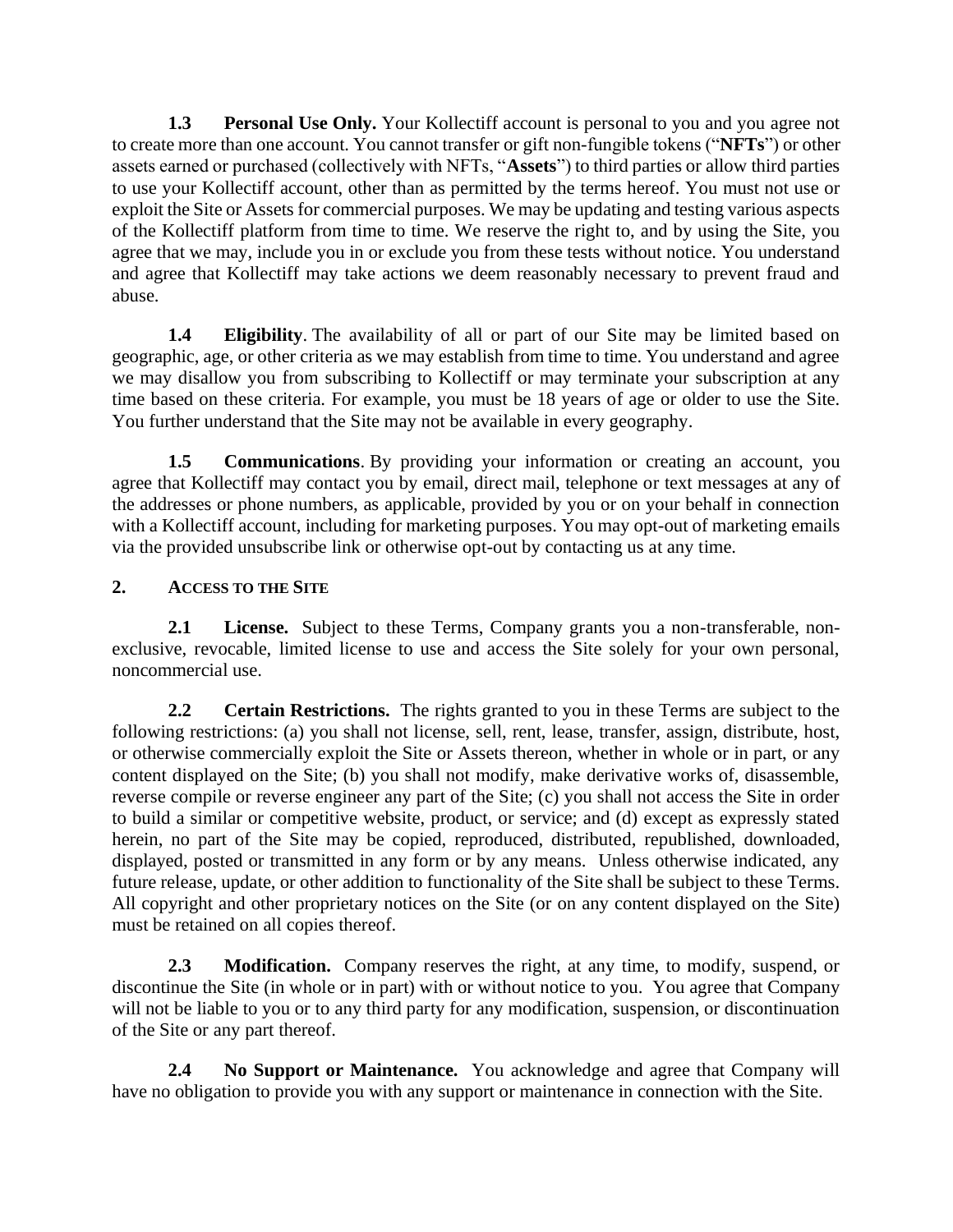<span id="page-2-1"></span>**2.5 Ownership.** Excluding any User Content that you may provide (defined below), you acknowledge that all the intellectual property rights, including copyrights, patents, trademarks, and trade secrets, in the Site and its content are owned by Company or Company's suppliers. Neither these Terms (nor your access to the Site) transfers to you or any third party any rights, title or interest in or to such intellectual property rights, except for the limited access rights expressly set forth in Section [2.1.](#page-1-0) Company and its suppliers reserve all rights not granted in these Terms. There are no implied licenses granted under these Terms.

# **3. USER CONTENT**

**3.1 User Content.** "**User Content**" means any and all information and content that a user submits to, or uses with, the Site (e.g., content in the user's profile or postings). You are solely responsible for your User Content. You assume all risks associated with use of your User Content, including any reliance on its accuracy, completeness or usefulness by others, or any disclosure of your User Content that personally identifies you or any third party. You hereby represent and warrant that your User Content does not violate our Acceptable Use Policy (defined in Section [3.3\)](#page-2-0). You may not represent or imply to others that your User Content is in any way provided, sponsored or endorsed by Company. Because you alone are responsible for your User Content, you may expose yourself to liability if, for example, your User Content violates the Acceptable Use Policy. Company is not obligated to backup any User Content, and your User Content may be deleted at any time without prior notice. You are solely responsible for creating and maintaining your own backup copies of your User Content if you desire.

**3.2 License.** You hereby grant (and you represent and warrant that you have the right to grant) to Company an irrevocable, nonexclusive, royalty-free and fully paid, worldwide license to reproduce, distribute, publicly display and perform, prepare derivative works of, incorporate into other works, and otherwise use and exploit your User Content, and to grant sublicenses of the foregoing rights, solely for the purposes of including your User Content in the Site. You hereby irrevocably waive (and agree to cause to be waived) any claims and assertions of moral rights or attribution with respect to your User Content.

<span id="page-2-0"></span>**3.3 Acceptable Use Policy.** The following terms constitute our "**Acceptable Use Policy**":

**(a)** You agree not to use the Site to collect, upload, transmit, display, or distribute any User Content: (i) that violates any third-party right, including any copyright, trademark, patent, trade secret, moral right, privacy right, right of publicity, or any other intellectual property or proprietary right; (ii) that is unlawful, harassing, abusive, tortious, threatening, harmful, invasive of another's privacy, vulgar, defamatory, false, intentionally misleading, trade libelous, pornographic, obscene, patently offensive, promotes racism, bigotry, hatred, or physical harm of any kind against any group or individual or is otherwise objectionable; (iii) that is harmful to minors in any way; or (iv) that is in violation of any law, regulation, or obligations or restrictions imposed by any third party.

**(b)** In addition, you agree not to: (i) upload, transmit, or distribute to or through the Site any computer viruses, worms, or any software intended to damage or alter a computer system or data; (ii) send through the Site unsolicited or unauthorized advertising, promotional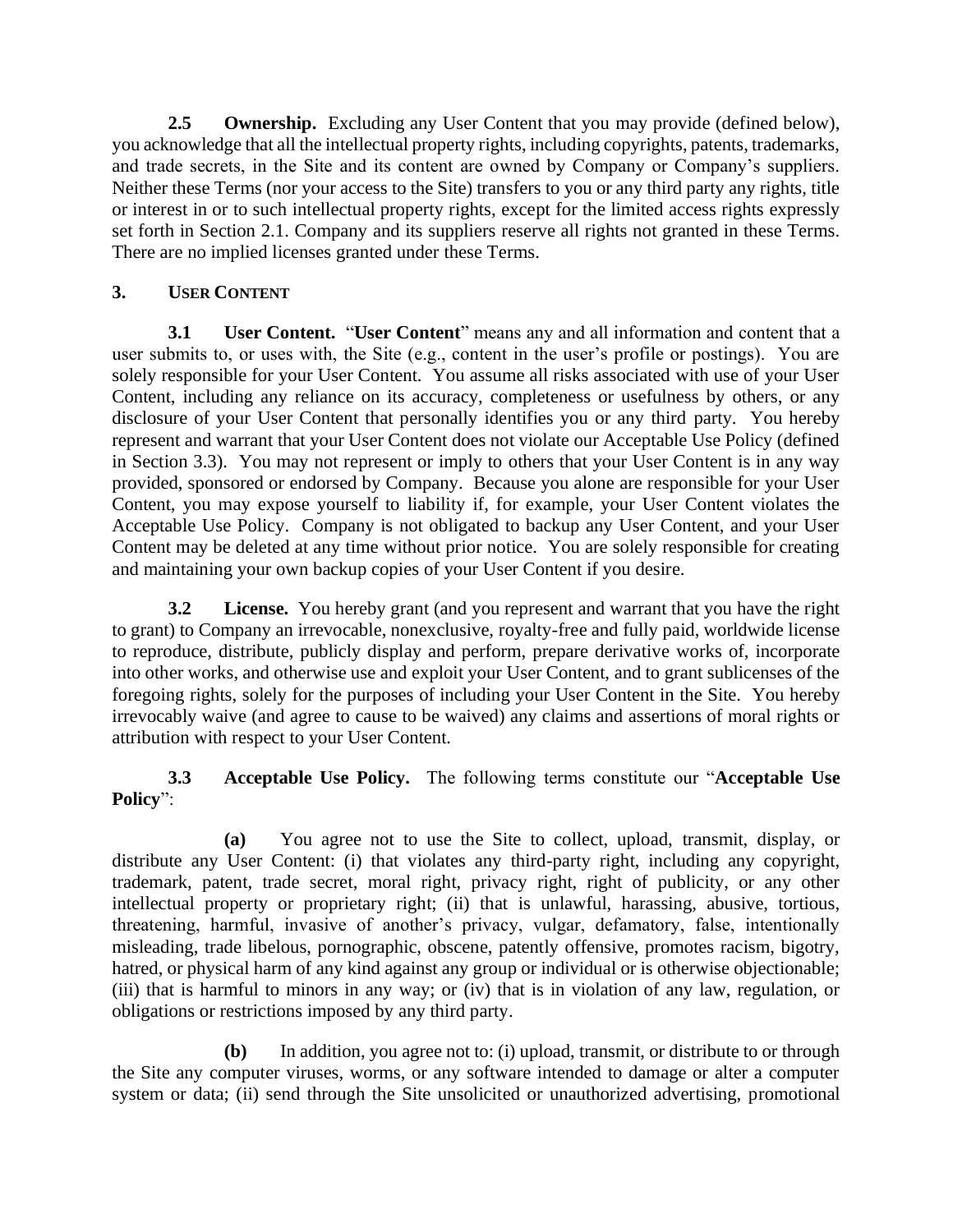materials, junk mail, spam, chain letters, pyramid schemes, or any other form of duplicative or unsolicited messages, whether commercial or otherwise; (iii) use the Site to harvest, collect, gather or assemble information or data regarding other users, including e-mail addresses, without their consent; (iv) interfere with, disrupt, or create an undue burden on servers or networks connected to the Site, or violate the regulations, policies or procedures of such networks; (v) attempt to gain unauthorized access to the Site (or to other computer systems or networks connected to or used together with the Site), whether through password mining or any other means; (vi) harass or interfere with any other user's use and enjoyment of the Site; or (vi) use software or automated agents or scripts to produce multiple accounts on the Site, or to generate automated searches, requests, or queries to (or to strip, scrape, or mine data from) the Site (provided, however, that we conditionally grant to the operators of public search engines revocable permission to use spiders to copy materials from the Site for the sole purpose of and solely to the extent necessary for creating publicly available searchable indices of the materials, but not caches or archives of such materials).

**3.4 Enforcement.** We reserve the right (but have no obligation) to review any User Content, and to investigate and/or take appropriate action against you in our sole discretion if you violate the Acceptable Use Policy or any other provision of these Terms or otherwise create liability for us or any other person. Such action may include removing or modifying your User Content, terminating your Account in accordance with Section [8,](#page-5-0) and/or reporting you to law enforcement authorities.

**3.5 Feedback.** If you provide Company with any feedback or suggestions regarding the Site ("**Feedback**"), you hereby assign to Company all rights in such Feedback and agree that Company shall have the right to use and fully exploit such Feedback and related information in any manner it deems appropriate. Company will treat any Feedback you provide to Company as non-confidential and non-proprietary. You agree that you will not submit to Company any information or ideas that you consider to be confidential or proprietary.

### **4. INDEMNIFICATION.**

You agree to indemnify and hold Company (and its officers, employees, and agents) harmless, including costs and attorneys' fees, from any claim or demand made by any third party due to or arising out of (a) your use of the Site, (b) your violation of these Terms, (c) your violation of applicable laws or regulations, (d) your User Content, (e) violation of the rights of any other person or entity, or (f) any breach of your representations, warranties, and covenants set forth in these Terms. Company reserves the right, at your expense, to assume the exclusive defense and control of any matter for which you are required to indemnify us, and you agree to cooperate with our defense of these claims. You agree not to settle any matter without the prior written consent of Company. Company will use reasonable efforts to notify you of any such claim, action or proceeding upon becoming aware of it.

## **5. THIRD-PARTY LINKS & ADS; OTHER USERS**

**5.1 Third-Party Links & Ads.** The Site may contain links to third-party websites and services, and/or display advertisements for third parties (collectively, "**Third-Party Links & Ads**"). Such Third-Party Links & Ads are not under the control of Company, and Company is not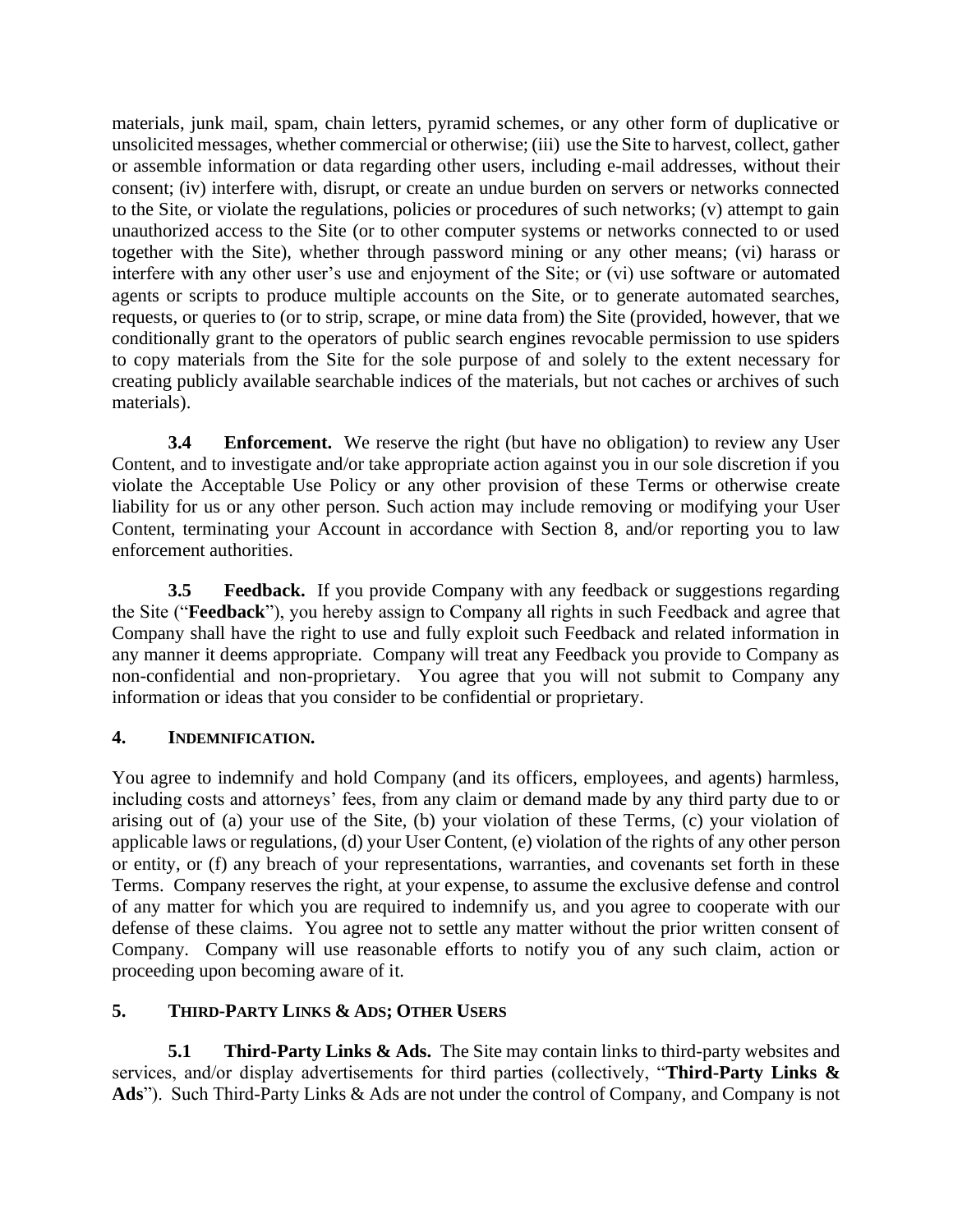responsible for any Third-Party Links & Ads. Company provides access to these Third-Party Links & Ads only as a convenience to you, and does not review, approve, monitor, endorse, warrant, or make any representations with respect to Third-Party Links & Ads. You use all Third-Party Links & Ads at your own risk, and should apply a suitable level of caution and discretion in doing so. When you click on any of the Third-Party Links & Ads, the applicable third party's terms and policies apply, including the third party's privacy and data gathering practices. You should make whatever investigation you feel necessary or appropriate before proceeding with any transaction in connection with such Third-Party Links & Ads.

**5.2 Other Users.** Each Site user is solely responsible for any and all of its own User Content. Because we do not control User Content, you acknowledge and agree that we are not responsible for any User Content, whether provided by you or by others. We make no guarantees regarding the accuracy, currency, suitability, or quality of any User Content. Your interactions with other Site users are solely between you and such users. You agree that Company will not be responsible for any loss or damage incurred as the result of any such interactions. If there is a dispute between you and any Site user, we are under no obligation to become involved.

**5.3 Release.** You hereby release and forever discharge the Company (and our officers, employees, agents, successors, and assigns) from, and hereby waive and relinquish, each and every past, present and future dispute, claim, controversy, demand, right, obligation, liability, action and cause of action of every kind and nature (including personal injuries, death, and property damage), that has arisen or arises directly or indirectly out of, or that relates directly or indirectly to, the Site (including any interactions with, or act or omission of, other Site users or any Third-Party Links & Ads). IF YOU ARE A CALIFORNIA RESIDENT, YOU HEREBY WAIVE CALIFORNIA CIVIL CODE SECTION 1542 IN CONNECTION WITH THE FOREGOING, WHICH STATES: "A GENERAL RELEASE DOES NOT EXTEND TO CLAIMS WHICH THE CREDITOR DOES NOT KNOW OR SUSPECT TO EXIST IN HIS OR HER FAVOR AT THE TIME OF EXECUTING THE RELEASE, WHICH IF KNOWN BY HIM OR HER MUST HAVE MATERIALLY AFFECTED HIS OR HER SETTLEMENT WITH THE DEBTOR."

### **6. DISCLAIMERS**

THE SITE IS PROVIDED ON AN "AS-IS" AND "AS AVAILABLE" BASIS, AND COMPANY (AND OUR SUPPLIERS) EXPRESSLY DISCLAIM ANY AND ALL WARRANTIES AND CONDITIONS OF ANY KIND, WHETHER EXPRESS, IMPLIED, OR STATUTORY, INCLUDING ALL WARRANTIES OR CONDITIONS OF MERCHANTABILITY, FITNESS FOR A PARTICULAR PURPOSE, TITLE, QUIET ENJOYMENT, ACCURACY, OR NON-INFRINGEMENT. WE (AND OUR SUPPLIERS) MAKE NO WARRANTY THAT THE SITE WILL MEET YOUR REQUIREMENTS, WILL BE AVAILABLE ON AN UNINTERRUPTED, TIMELY, SECURE, OR ERROR-FREE BASIS, OR WILL BE ACCURATE, RELIABLE, FREE OF VIRUSES OR OTHER HARMFUL CODE, COMPLETE, LEGAL, OR SAFE. IF APPLICABLE LAW REQUIRES ANY WARRANTIES WITH RESPECT TO THE SITE, ALL SUCH WARRANTIES ARE LIMITED IN DURATION TO NINETY (90) DAYS FROM THE DATE OF FIRST USE.

SOME JURISDICTIONS DO NOT ALLOW THE EXCLUSION OF IMPLIED WARRANTIES, SO THE ABOVE EXCLUSION MAY NOT APPLY TO YOU. SOME JURISDICTIONS DO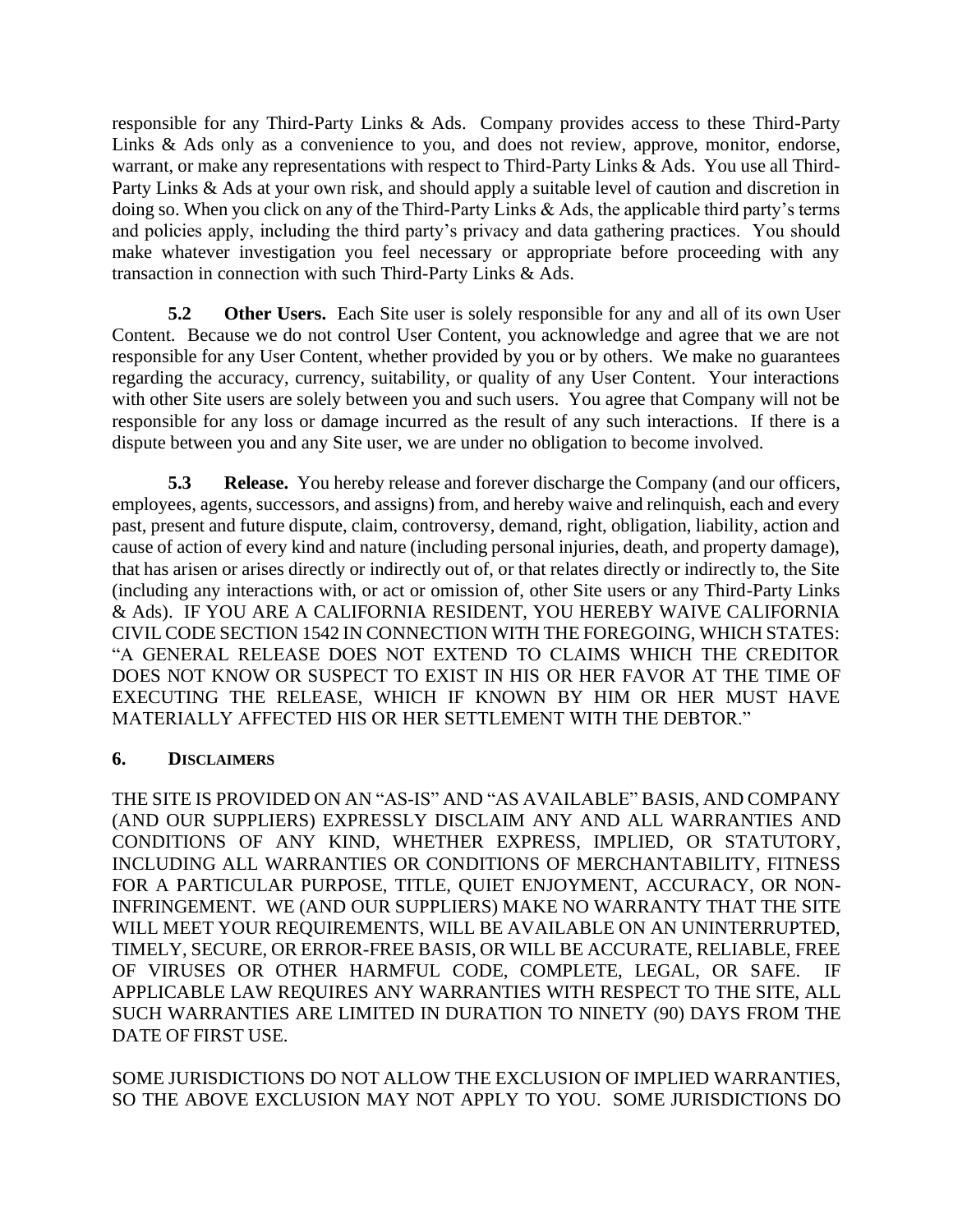NOT ALLOW LIMITATIONS ON HOW LONG AN IMPLIED WARRANTY LASTS, SO THE ABOVE LIMITATION MAY NOT APPLY TO YOU.

## **7. LIMITATION ON LIABILITY**

UNDER NO CIRCUMSTANCES WILL KOLLECTIFF OR ITS AFFILIATES, CONTRACTORS, EMPLOYEES, AGENTS, OR THIRD-PARTY PARTNERS OR SUPPLIERS BE LIABLE FOR ANY SPECIAL, INDIRECT, INCIDENTAL, OR CONSEQUENTIAL DAMAGES UNDER ANY THEORY OF LIABILITY, WHETHER BASED IN CONTRACT, TORT (INCLUDING NEGLIGENCE AND PRODUCT LIABILITY), OR OTHERWISE, EVEN IF KOLLECTIFF HAS BEEN ADVISED OF THE POSSIBILITY OF SUCH DAMAGES. APPLICABLE LAW MAY NOT ALLOW THE LIMITATION OR EXCLUSION OF LIABILITY OR INCIDENTAL OR CONSEQUENTIAL DAMAGES, SO THE ABOVE LIMITATION OR EXCLUSION MAY NOT APPLY TO YOU. IN SUCH CASES, KOLLECTIFF'S LIABILITY WILL BE LIMITED TO THE FULLEST EXTENT PERMITTED BY APPLICABLE LAW.

TO THE MAXIMUM EXTENT PERMITTED BY LAW, NOTWITHSTANDING ANYTHING TO THE CONTRARY CONTAINED HEREIN, OUR LIABILITY TO YOU FOR ANY DAMAGES ARISING FROM OR RELATED TO THIS AGREEMENT (FOR ANY CAUSE WHATSOEVER AND REGARDLESS OF THE FORM OF THE ACTION), WILL AT ALL TIMES BE LIMITED TO A MAXIMUM OF FIFTY US DOLLARS (U.S. \$50). THE EXISTENCE OF MORE THAN ONE CLAIM WILL NOT ENLARGE THIS LIMIT. YOU AGREE THAT OUR AFFILIATES, CONTRACTORS, EMPLOYEES, AGENTS, OR THIRD-PARTY PARTNERS AND SUPPLIERS WILL HAVE NO LIABILITY OF ANY KIND ARISING FROM OR RELATING TO THIS AGREEMENT.

SOME JURISDICTIONS DO NOT ALLOW THE LIMITATION OR EXCLUSION OF LIABILITY FOR INCIDENTAL OR CONSEQUENTIAL DAMAGES, SO THE ABOVE LIMITATION OR EXCLUSION MAY NOT APPLY TO YOU.

## <span id="page-5-0"></span>**8. TERM AND TERMINATION.**

Subject to this Section, these Terms will remain in full force and effect while you use the Site. We may suspend or terminate your rights to use the Site (including your Account) at any time for any reason at our sole discretion, including for any use of the Site in violation of these Terms. Upon termination of your rights under these Terms, your Account and right to access and use the Site will terminate immediately. You understand that any termination of your Account may involve deletion of your User Content associated with your Account from our live databases. Company will not have any liability whatsoever to you for any termination of your rights under these Terms, including for termination of your Account or deletion of your User Content. Even after your rights under these Terms are terminated, the following provisions of these Terms will remain in effect: Sections [2.2](#page-1-1) through [2.5,](#page-2-1) Section 3 and Sections 4 through 10.

## **9. COPYRIGHT POLICY.**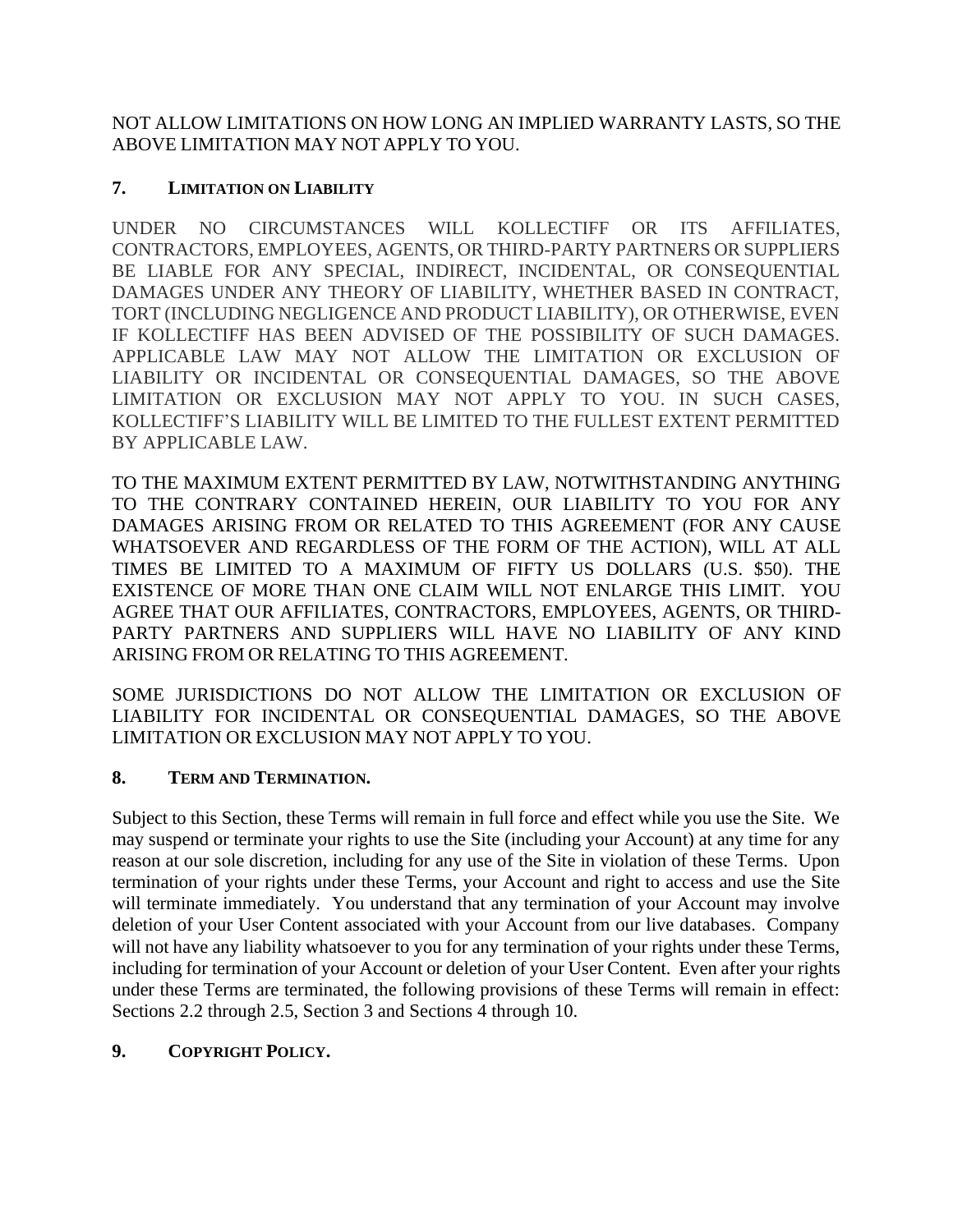Kollectiff respects the intellectual property of others and asks that users of our Site do the same. In connection with our Site, we have adopted and implemented a policy respecting copyright law that provides for the removal of any infringing materials and for the termination, in appropriate circumstances, of users of our online Site who are repeat infringers of intellectual property rights, including copyrights. If you believe that one of our users is, through the use of our Site, unlawfully infringing the copyright(s) in a work, and wish to have the allegedly infringing material removed, the following information in the form of a written notification (pursuant to 17 U.S.C.  $\S$  512(c)) must be provided to our designated Copyright Agent:

- 1. your physical or electronic signature;
- 2. identification of the copyrighted work(s) that you claim to have been infringed;
- 3. identification of the material on our services that you claim is infringing and that you request us to remove;
- 4. sufficient information to permit us to locate such material;
- 5. your address, telephone number, and e-mail address;
- 6. a statement that you have a good faith belief that use of the objectionable material is not authorized by the copyright owner, its agent, or under the law; and
- 7. a statement that the information in the notification is accurate, and under penalty of perjury, that you are either the owner of the copyright that has allegedly been infringed or that you are authorized to act on behalf of the copyright owner.

Please note that, pursuant to 17 U.S.C. § 512(f), any misrepresentation of material fact (falsities) in a written notification automatically subjects the complaining party to liability for any damages, costs and attorney's fees incurred by us in connection with the written notification and allegation of copyright infringement.

#### **10. GENERAL**

**10.1 Changes.** These Terms are subject to occasional revision, and if we make any substantial changes, we may notify you by sending you an e-mail to the last e-mail address you provided to us (if any), and/or by prominently posting notice of the changes on our Site. You are responsible for providing us with your most current e-mail address. In the event that the last email address that you have provided us is not valid, or for any reason is not capable of delivering to you the notice described above, our dispatch of the e-mail containing such notice will nonetheless constitute effective notice of the changes described in the notice. Any changes to these Terms will be effective upon the earlier of thirty (30) calendar days following our dispatch of an e-mail notice to you (if applicable) or thirty (30) calendar days following our posting of notice of the changes on our Site. These changes will be effective immediately for new users of our Site. Continued use of our Site following notice of such changes shall indicate your acknowledgement of such changes and agreement to be bound by the terms and conditions of such changes.

**10.2 Dispute Resolution.** *Please read this Arbitration Agreement carefully. It is part of your contract with Company and affects your rights. It contains procedures for MANDATORY BINDING ARBITRATION AND A CLASS ACTION WAIVER.*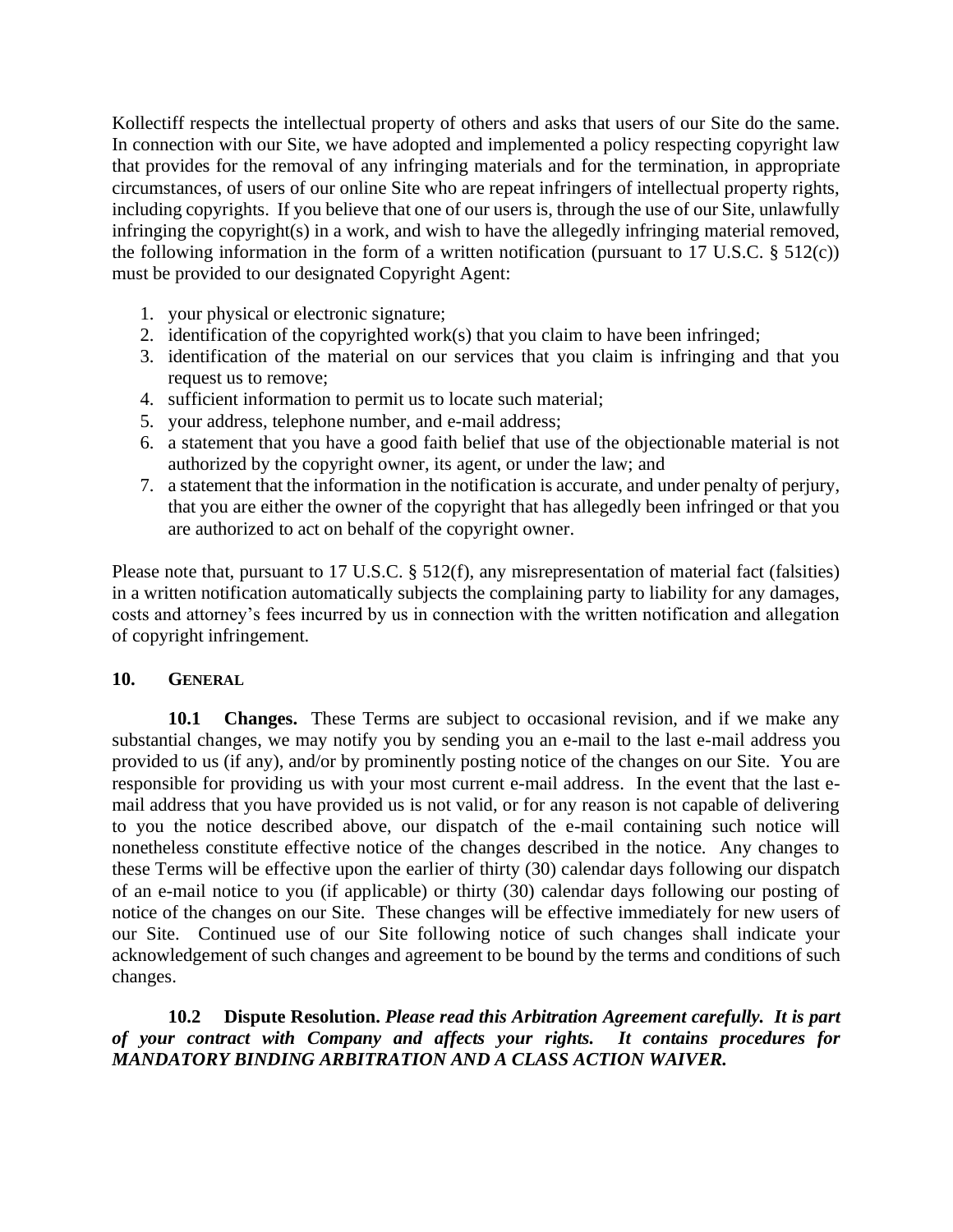**(a)** *Applicability of Arbitration Agreement.* All claims and disputes (excluding claims for injunctive or other equitable relief as set forth below) in connection with the Terms or the use of any product or service provided by the Company that cannot be resolved informally or in small claims court shall be resolved by binding arbitration on an individual basis under the terms of this Arbitration Agreement. Unless otherwise agreed to, all arbitration proceedings shall be held in English. This Arbitration Agreement applies to you and the Company, and to any subsidiaries, affiliates, agents, employees, predecessors in interest, successors, and assigns, as well as all authorized or unauthorized users or beneficiaries of services or goods provided under the Terms.

**(b)** *Notice Requirement and Informal Dispute Resolution*. Before either party may seek arbitration, the party must first send to the other party a written Notice of Dispute (**"Notice"**) describing the nature and basis of the claim or dispute, and the requested relief. A Notice to the Company should be sent to:<sup>[1324]</sup> Abbott Kinney Blvd. Venice, CA. 90291.  $l<sup>1</sup>$ . After the Notice is received, you and the Company may attempt to resolve the claim or dispute informally. If you and the Company do not resolve the claim or dispute within thirty (30) days after the Notice is received, either party may begin an arbitration proceeding. The amount of any settlement offer made by any party may not be disclosed to the arbitrator until after the arbitrator has determined the amount of the award, if any, to which either party is entitled.

**(c)** Arbitration Rules. Arbitration shall be initiated through the American Arbitration Association (**"AAA"**), an established alternative dispute resolution provider (**"ADR Provider"**) that offers arbitration as set forth in this section. If AAA is not available to arbitrate, the parties shall agree to select an alternative ADR Provider. The rules of the ADR Provider shall govern all aspects of the arbitration, including but not limited to the method of initiating and/or demanding arbitration, except to the extent such rules are in conflict with the Terms. The AAA Consumer Arbitration Rules (**"Arbitration Rules"**) governing the arbitration are available online at [www.adr.org](http://www.adr.org/) or by calling the AAA at 1-800-778-7879. The arbitration shall be conducted by a single, neutral arbitrator. Any claims or disputes where the total amount of the award sought is less than Ten Thousand U.S. Dollars (US \$10,000.00) may be resolved through binding nonappearance-based arbitration, at the option of the party seeking relief. For claims or disputes where the total amount of the award sought is Ten Thousand U.S. Dollars (US \$10,000.00) or more, the right to a hearing will be determined by the Arbitration Rules. Any hearing will be held in a location within 100 miles of your residence, unless you reside outside of the United States, and unless the parties agree otherwise. If you reside outside of the U.S., the arbitrator shall give the parties reasonable notice of the date, time and place of any oral hearings. Any judgment on the award rendered by the arbitrator may be entered in any court of competent jurisdiction. If the arbitrator grants you an award that is greater than the last settlement offer that the Company made to you prior to the initiation of arbitration, the Company will pay you the greater of the award or \$2,500.00. Each party shall bear its own costs (including attorney's fees) and disbursements arising out of the arbitration and shall pay an equal share of the fees and costs of the ADR Provider.

**(d)** *Additional Rules for Non-Appearance Based Arbitration*. If nonappearance based arbitration is elected, the arbitration shall be conducted by telephone, online and/or based solely on written submissions; the specific manner shall be chosen by the party

<sup>&</sup>lt;sup>1</sup> See final footnote re: contacts.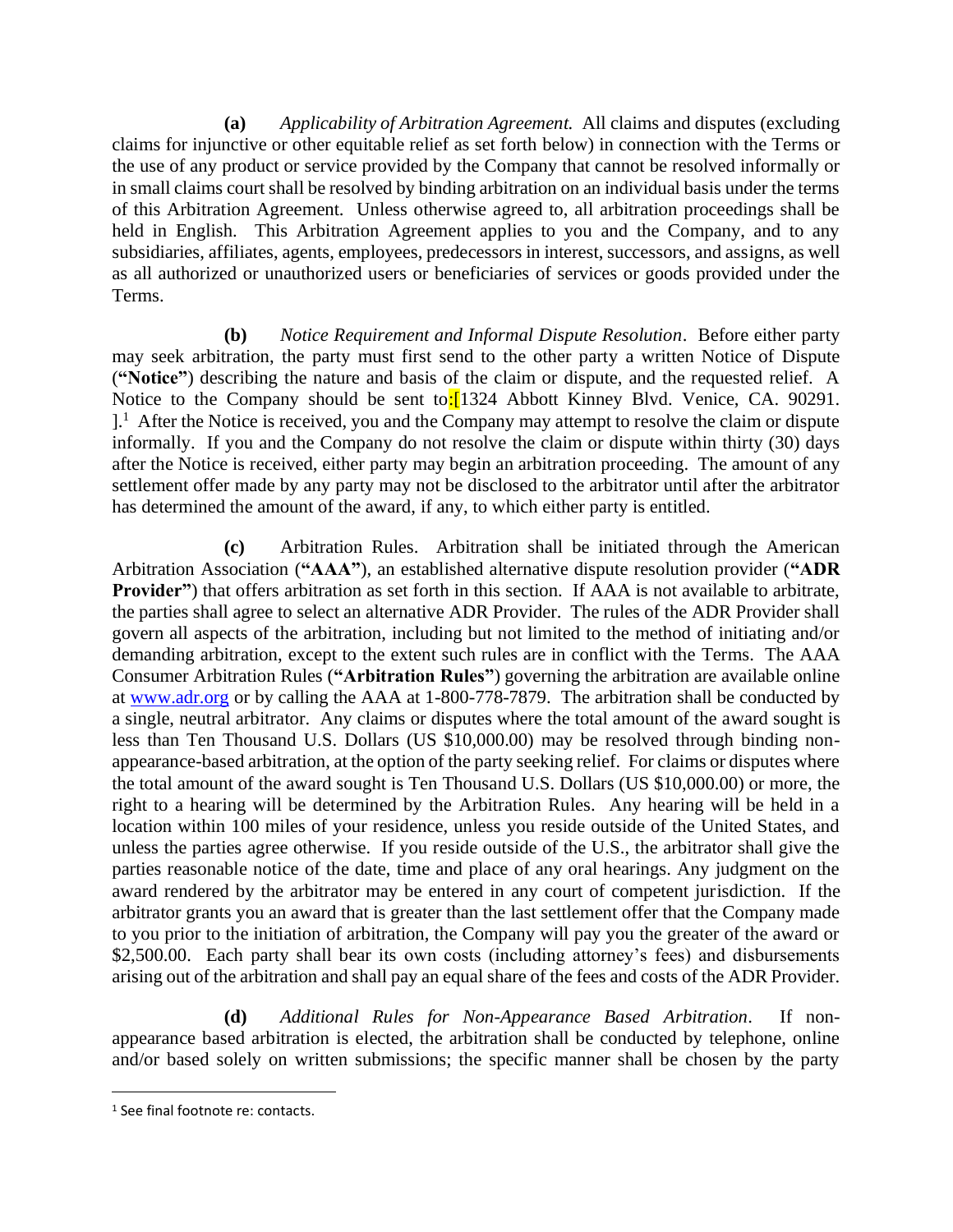initiating the arbitration. The arbitration shall not involve any personal appearance by the parties or witnesses unless otherwise agreed by the parties.

**(e)** *Time Limits.* If you or the Company pursue arbitration, the arbitration action must be initiated and/or demanded within the statute of limitations (i.e., the legal deadline for filing a claim) and within any deadline imposed under the AAA Rules for the pertinent claim.

**(f)** *Authority of Arbitrator*. If arbitration is initiated, the arbitrator will decide the rights and liabilities, if any, of you and the Company, and the dispute will not be consolidated with any other matters or joined with any other cases or parties. The arbitrator shall have the authority to grant motions dispositive of all or part of any claim. The arbitrator shall have the authority to award monetary damages, and to grant any non-monetary remedy or relief available to an individual under applicable law, the AAA Rules, and the Terms. The arbitrator shall issue a written award and statement of decision describing the essential findings and conclusions on which the award is based, including the calculation of any damages awarded. The arbitrator has the same authority to award relief on an individual basis that a judge in a court of law would have. The award of the arbitrator is final and binding upon you and the Company.

**(g)** *Waiver of Jury Trial.* THE PARTIES HEREBY WAIVE THEIR CONSTITUTIONAL AND STATUTORY RIGHTS TO GO TO COURT AND HAVE A TRIAL IN FRONT OF A JUDGE OR A JURY, instead electing that all claims and disputes shall be resolved by arbitration under this Arbitration Agreement. Arbitration procedures are typically more limited, more efficient and less costly than rules applicable in a court and are subject to very limited review by a court. In the event any litigation should arise between you and the Company in any state or federal court in a suit to vacate or enforce an arbitration award or otherwise, YOU AND THE COMPANY WAIVE ALL RIGHTS TO A JURY TRIAL, instead electing that the dispute be resolved by a judge.

**(h)** *Waiver of Class or Consolidated Actions*. ALL CLAIMS AND DISPUTES WITHIN THE SCOPE OF THIS ARBITRATION AGREEMENT MUST BE ARBITRATED OR LITIGATED ON AN INDIVIDUAL BASIS AND NOT ON A CLASS BASIS, AND CLAIMS OF MORE THAN ONE CUSTOMER OR USER CANNOT BE ARBITRATED OR LITIGATED JOINTLY OR CONSOLIDATED WITH THOSE OF ANY OTHER CUSTOMER OR USER.

**(i)** *Confidentiality*. All aspects of the arbitration proceeding, including but not limited to the award of the arbitrator and compliance therewith, shall be strictly confidential. The parties agree to maintain confidentiality unless otherwise required by law. This paragraph shall not prevent a party from submitting to a court of law any information necessary to enforce this Agreement, to enforce an arbitration award, or to seek injunctive or equitable relief.

**(j)** *Severability*. If any part or parts of this Arbitration Agreement are found under the law to be invalid or unenforceable by a court of competent jurisdiction, then such specific part or parts shall be of no force and effect and shall be severed and the remainder of the Agreement shall continue in full force and effect.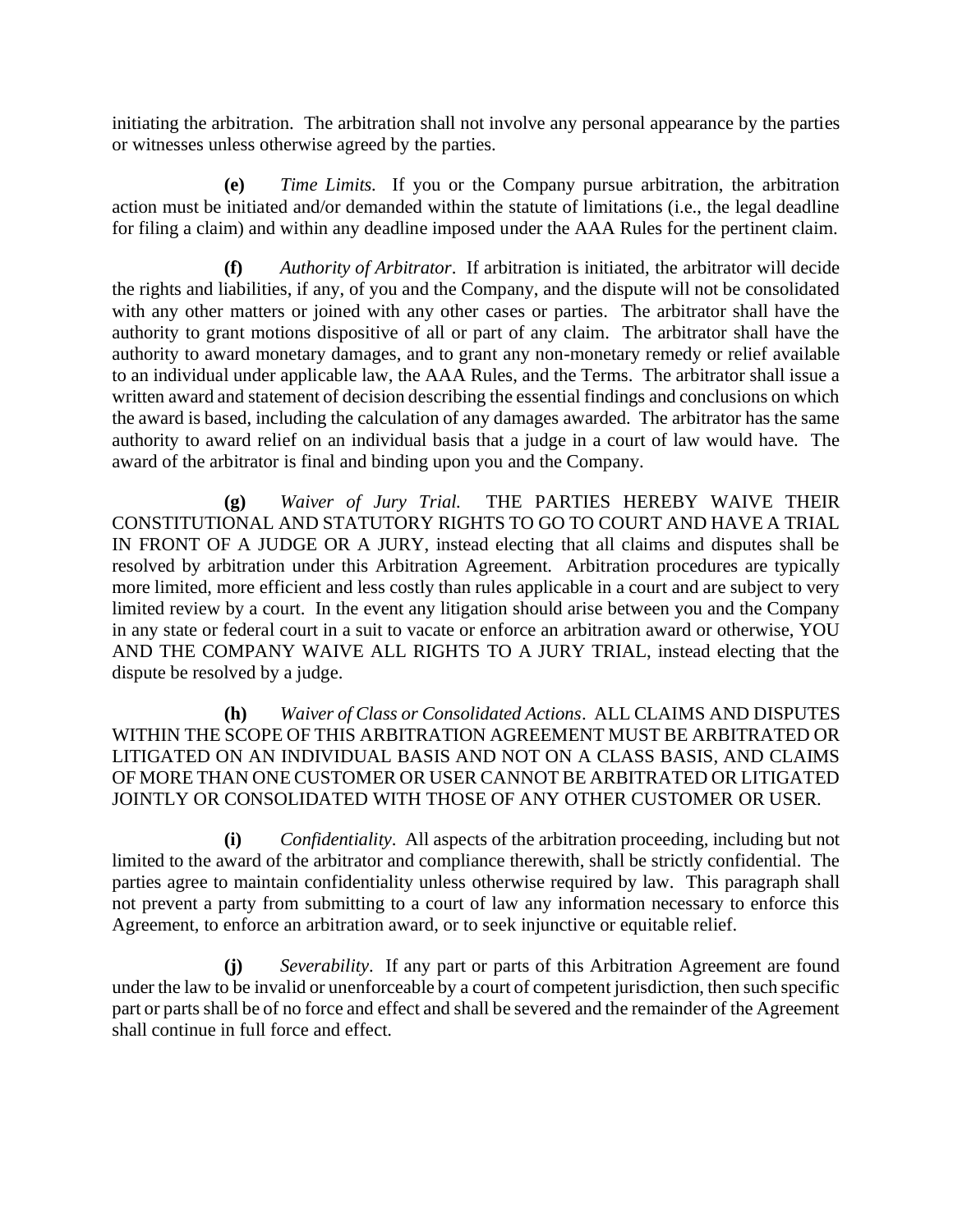**(k)** *Right to Waive.* Any or all of the rights and limitations set forth in this Arbitration Agreement may be waived by the party against whom the claim is asserted. Such waiver shall not waive or affect any other portion of this Arbitration Agreement.

**(l)** *Survival of Agreement*. This Arbitration Agreement will survive the termination of your relationship with Company.

**(m)** *Small Claims Court.* Notwithstanding the foregoing, either you or the Company may bring an individual action in small claims court.

**(n)** *Emergency Equitable Relief*. Notwithstanding the foregoing, either party may seek emergency equitable relief before a state or federal court in order to maintain the status quo pending arbitration. A request for interim measures shall not be deemed a waiver of any other rights or obligations under this Arbitration Agreement.

**(o)** *Claims Not Subject to Arbitration.* Notwithstanding the foregoing, claims of defamation, violation of the Computer Fraud and Abuse Act, and infringement or misappropriation of the other party's patent, copyright, trademark or trade secrets shall not be subject to this Arbitration Agreement.

**(p)** *Courts.* In any circumstances where the foregoing Arbitration Agreement permits the parties to litigate in court, the parties hereby agree to submit to the personal jurisdiction of the courts located within Los Angeles County, California, for such purpose.

**10.3 Export.** The Site may be subject to U.S. export control laws and may be subject to export or import regulations in other countries. You agree not to export, reexport, or transfer, directly or indirectly, any U.S. technical data acquired from Company, or any products utilizing such data, in violation of the United States export laws or regulations.

**10.4 Disclosures.** Company is located at the address in Section 10.8.

**10.5 Electronic Communications.** The communications between you and Company use electronic means, whether you use the Site or send us emails, or whether Company posts notices on the Site or communicates with you via email. For contractual purposes, you (a) consent to receive communications from Company in an electronic form; and (b) agree that all terms and conditions, agreements, notices, disclosures, and other communications that Company provides to you electronically satisfy any legal requirement that such communications would satisfy if it were in a hardcopy writing. The foregoing does not affect your non-waivable rights.

**10.6 Entire Terms.** These Terms constitute the entire agreement between you and us regarding the use of the Site. Our failure to exercise or enforce any right or provision of these Terms shall not operate as a waiver of such right or provision. The section titles in these Terms are for convenience only and have no legal or contractual effect. The word "including" means "including without limitation". If any provision of these Terms is, for any reason, held to be invalid or unenforceable, the other provisions of these Terms will be unimpaired and the invalid or unenforceable provision will be deemed modified so that it is valid and enforceable to the maximum extent permitted by law. Your relationship to Company is that of an independent contractor, and neither party is an agent or partner of the other. These Terms, and your rights and